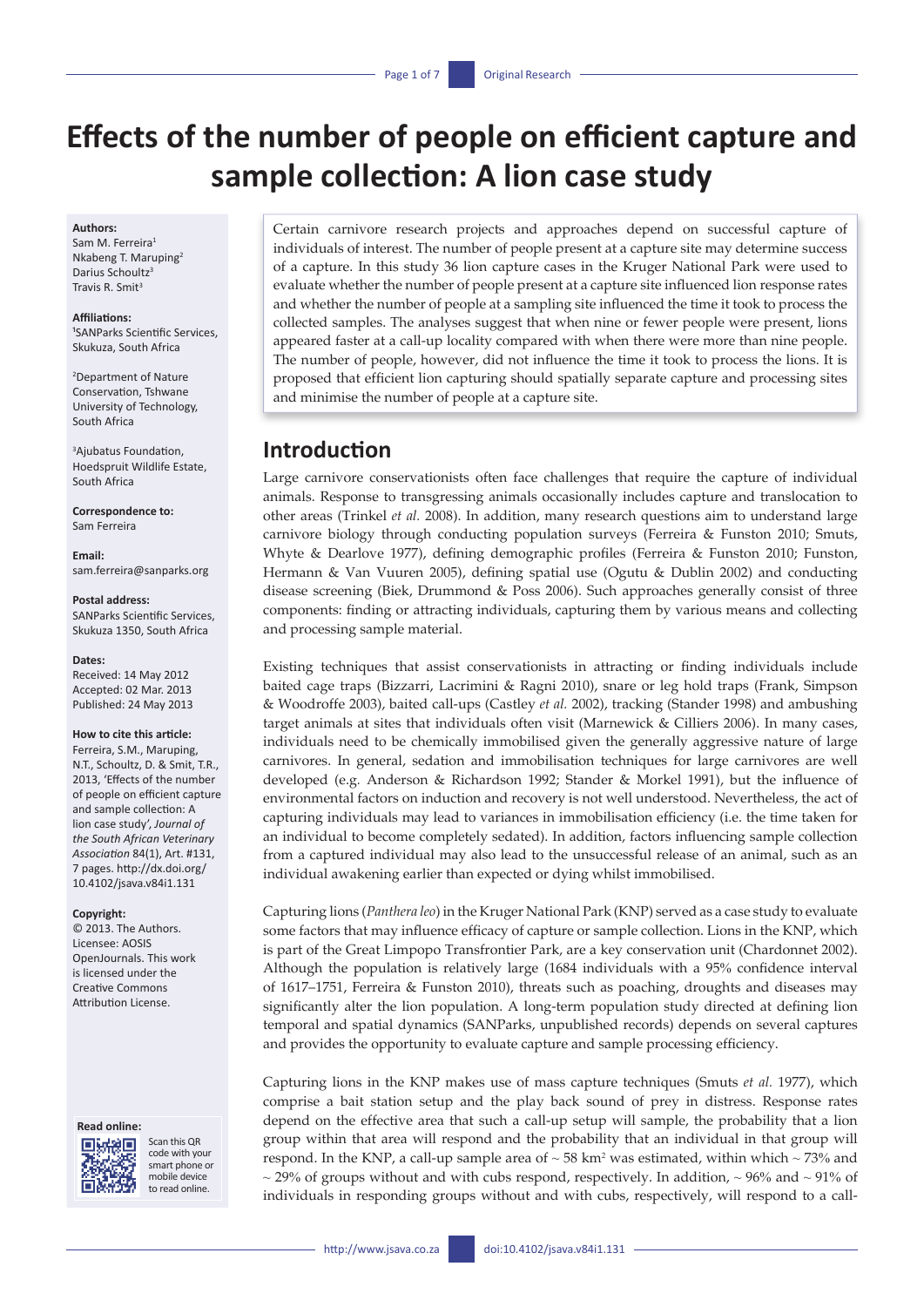up (Ferreira & Funston 2010). However, additional factors may influence response rates, including the terrain where call-ups take place and factors associated with disturbances such as the number of people present at a call-up site. The people assisting at a capture require expertise and a level of efficiency when processing captured individuals and collecting samples. Handling efficiency is dependent on how many lions are captured, availability of equipment and the overall number of experienced capture personnel present. The number of people present at a capture site may thus have significant effects on capture efficiency and specimen processing time. This study investigated (1) how the number of people present at a capture site influences lion response rates and (2) how the number of people at a sampling site influences the time taken for sample collection. Data from captures were assessed to address these two questions and provide recommendations directed at improving the capture of lions.

# **Materials and methods Study area**

The study took place in the KNP, South Africa, with an area of 19 485 km<sup>2</sup> . Mozambique and Zimbabwe abut the KNP in the east and north, respectively. The KNP is located in the low-lying savannas of the eastern parts of the Limpopo and Mpumalanga provinces, receiving annual rainfall ranging from 450 mm in the north to 750 mm in the south between October and March (Gertenbach 1980; Mucina & Rutherford 2006). The geology dichotomises into granite and gneiss soils in the west and nutrient rich basalt soils in the east of the park (Schutte 1986). The southern basalts are covered largely by wooded savanna, with *Sclerocarya caffra* and *Acacia nigrescens* dominating the tree canopy. Mixed *Combretum* spp. and *Acacia* spp. dominate the southern granites. *Colophospermum mopane* dominates both the basalt and granite substrates in the north (Gertenbach 1983; Mucina & Rutherford 2006).

### **Data collection**

A total of 145 individual lions were included in the study, of which 85 were captured in the southern parts of the KNP (*n* = 17 capture occasions) between February 2010 and November 2010, and 60 in the north (*n* = 19) during August 2010. Call-ups were conducted at different times of the year depending on staff availability. In addition, the northern and southern parts of the KNP were sampled as independent groups because of varying disease prevalences, landscapes and prey biomass (Ferreira & Funston 2010). Locations of call-ups were in areas with optimal sound dispersal; that is, elevated and away from rivers.

Captures typically involved setting up a call-up station in close proximity to where lions were noted during the day. This removed the variance in responses associated with distance (see Ferreira & Funston 2010). Information from boards recording sightings by tourists, information from rangers and having members of the capture team drive out during the day to locate individuals assisted in gathering

information about a potential pride for capture. Obtaining knowledge on pride size beforehand is ideal, but on most occasions it was unrealistic owing to logistics and time constraints. Therefore, using information after captures helped to identify pride size and therefore the response rate of the whole pride. Fresh buffalo (*Syncerus caffer*), zebra (*Equus zebra*), wildebeest (*Connochaetes taurinus*) or impala (*Aepyceros melampus*) carcasses secured to a tree or pole driven into the ground were used as bait. Bait selection was determined by availability and known prey preference in the region. Larger prey species were selected to allow for longer feeding periods and thereby increase the time available to dart lions.

A recording of a combination of calls consisting of a buffalo calf in distress and pig squeals were played repeatedly for varying periods of time on an LG MF-FM12 MP3 player (LG Electronics, Korea). Sound was amplified through a 12 V, 60 W Jedia Mobile 60 Mixing Power Amplifier (Jedia, Korea) connected to two Show 40 M 4  $\Omega$  horn speakers (Show Co., Korea; diameter = 40 cm) with Show TU-35 M4 40 W driver units (Show Co., Korea) connected in series and facing in a 180º direction from each other. The vocalisations were broadcast at full volume from the speakers mounted on a steel platform (height = 2.5 m) that was pegged to the ground. Call-ups started 30 min after sunset and were completed before midnight.

A caravan was parked 20 m from the bait and a light delivery vehicle with an open load bed was used as recovery vehicle after lions were immobilised. In some instances only the light delivery vehicle was present, with the speaker system mounted on the roof. This enhanced mobility when several localities needed to be targeted in one night. For each callup the numbers of motorised and non-motorised (caravans and trailers) vehicles, as well as people present at the site were recorded. The time from the start of a call-up until lions appeared and the number of lions that responded were then noted. The vehicles present were parked in a circle, away from the bait. A game guard or ranger with a rifle was always present and a spotlight was used to scan the area at approximately 10 min intervals.

Prior to the start of a call-up, the capture coordinator would instruct all those present as to the protocol during a capture and give directions to people when tasks needed to be carried out during the capture. Capture operations were predominantly carried out by experienced personnel who were aware of the capture protocol. On numerous occasions, however, inexperienced guests were allowed to join the capture, which increased the number of people and the number of vehicles at a capture site. This increase in the total number of people and vehicles could potentially have affected response rates.

In addition, the presence of additional people limited processing space within the circle of vehicles and increased visibility of humans and noise. People involved in the capture were requested either to remain in the vehicles or to be within the protective circle of vehicles. The use of unnecessary lights was prohibited and voices had to be kept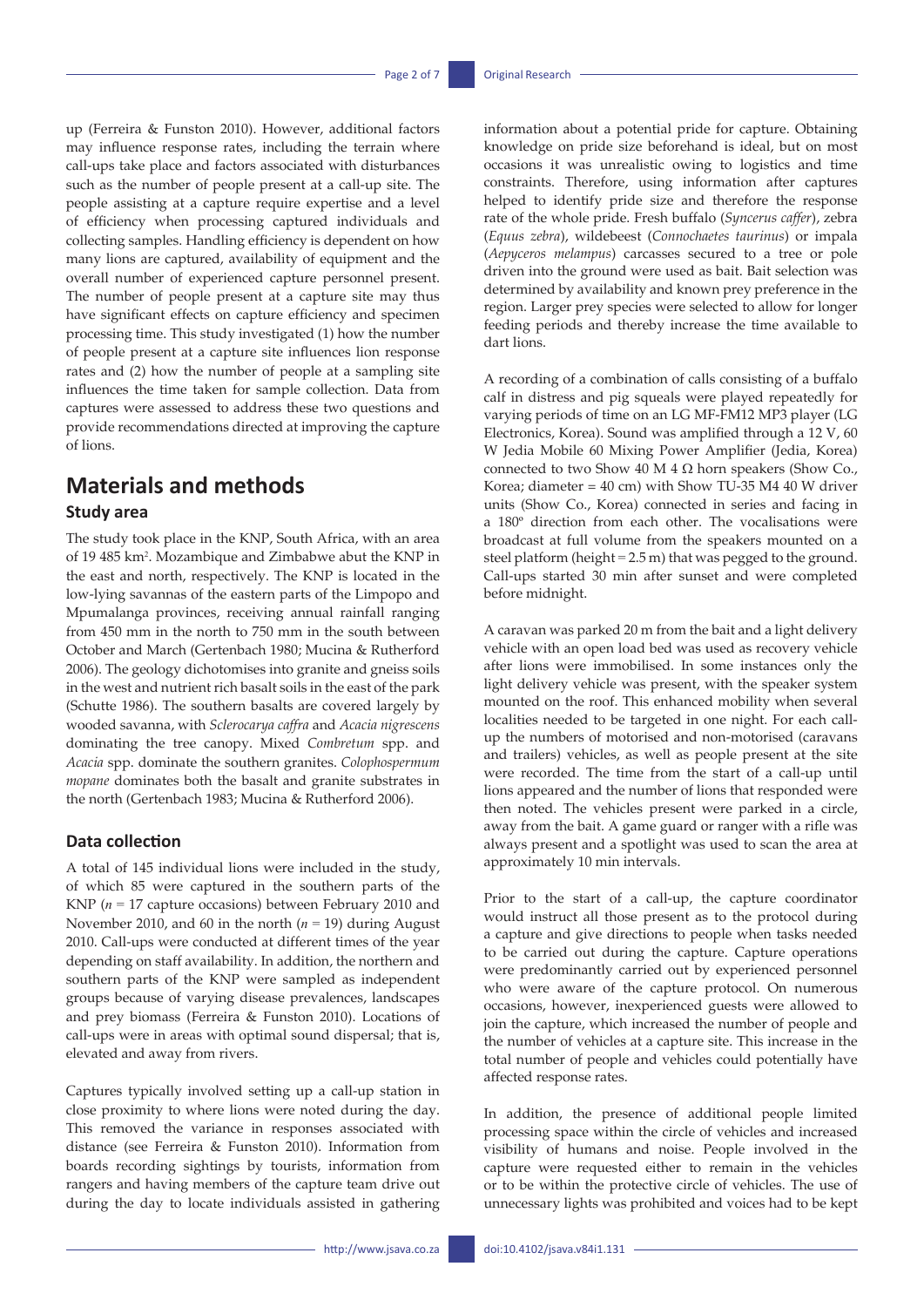to a minimum. The role of participants was to set up the bait, immobilise and retrieve the lions, gather samples from the caught individuals and scan the surrounding area with spotlights as a safety precaution.

Once lions were feeding on the bait, veterinarians used formalised drug combinations (SANParks, unpubished data) according to an individual's age and sex for darting. Most lions were darted using a combination of medetomidine and Zoletil (a combination of tiletamine and zolazepam) delivered from the caravan or vehicle with a Dan-Inject dart gun. Lions were darted and processed simultaneously. Processing involves a team of four people retrieving an animal from the bait and transferring it to the processing site within the protective vehicle circle using the light delivery vehicle.

Sample collection varied depending on the objectives of the study for which a capture was undertaken. For each lion, veterinarians collected blood samples, performed body measurements, conducted body assessments, assigned ages (Whitman & Packer 2006) and collected tissue samples to define disease status. In addition, researchers fitted one standard mammalian tracking collar on selected prides  $(n = 20 \text{ across the KNP})$ . Efficiency of these tasks can vary as a result of the number of experienced people assisting. The lions were then taken back to the capture site near the bait and the anaesthetic was reversed following antidote application of atipamezole (Antisedan). The time was noted when a lion was first sedated with the combination drugs from the dart gun, as well as when it had fully recovered and was mobile after sedation had been reversed. The number of people present was also noted. During recovery all people present remained within the protective car circle or in vehicles and did not have direct contact with the animals.

### **Data analyses**

It was argued that a response index, independent of distance effects (Ferreira & Funston 2010), is a function of the number of lions responding and the response time. In a group lions tend to be more adventurous in exploiting potential food resources than as individuals (Funston, Mills & Biggs 2001). A standardised response index (*I<sub>r</sub>*) was calculated according  $f$ <sup>o</sup>:

$$
I_{\rm r} = \frac{n_{\rm i}}{\max\left[n_{\rm 1} \dots n_{\rm T}\right]} \times \frac{t_{\rm i}}{\max\left[t_{\rm 1} \dots t_{\rm T}\right]}
$$
 [Eqn 1]

Where *n* is the number of lions responding at call-up, *i* is the call-up and *t* is the response time of those lions to call-up. T denotes total. This index scales between 0 and 1.

Behavioural differences between lions were determined by previous type and frequency of exposures to human activity. Lions habituate easily to people and vehicles when regularly exposed to tourist vehicles and open game drive vehicles (Okello, Manka & D'Amour 2008). Exposure to vehicles is likely to vary across the KNP because of tourist road densities and the number of tourists. Each pride was

followed continuously for three days within two months of a collar being placed on a pride. Visibility as well as the time the animal was seen was noted and the percentage of times seen was used as an index of skittishness. Such an index is sensitive to the distance of a pride from roads or vehicle access. Distance was measured using MapWindowGIS, where distances were measured from fixed global positioning system points along tourist tar roads. It was thus necessary to correct the skittishness index for the mean distance a pride was away from roads as an index of the influence of vehicle access, vegetation density and terrain during the three days of them being followed. The skittishness index was plotted against mean distance from tourist tar roads, a linear regression was fitted (Sokal & Rohlf 1995) and residuals were derived from this regression if a significant relationship existed between these variables.

It is acknowledged that skittishness as defined here could be influenced by how individual lions experienced stress and compromised well-being in response to people at captures. However, post-capture observation of individual lion interactions suggested that it was unlikely and no capturerelated mortalities or aberrant behaviour was recorded.

To define how people may influence the response rate of lions the data were arranged sequentially, from smallest to greatest number of people present (*n*<sub>i</sub>). Paired response curves were then constructed progressively, one for callups when  $n_i \leq n_{*,j'}$  and one for call-ups when  $n_i > n_{*,j'}$  where  $n_{\star}$ ; was a critical splitting value defined by the number of people present (people split). A response curve was defined by calculating, at 5 min intervals, the proportion of call-ups where lions responded in the sample classified by  $n_{**}$ . We then used a one tailed paired *t*-test (Sokal & Rohlf 1995) to evaluate whether the response curve for  $n_i \leq n_{*i}$  predicted a faster response than that for  $n_i > n_{\star,i}$ . By progressively increasing  $n_{\star,i}$ a value  $n_{*}$  was defined until the two response curves were no longer different; that is, where  $n_i \le n_{*,j} = n_i > n_{*,j}$ . We plotted  $\alpha$ probabilities from paired *t*-tests against the people split and fitted the function  $\log y = \beta_1 + \beta_2 \log x$  to this data using linear regression (Sokal & Rohlf 1995).

There was concern that the results obtained might be a common consequence of such an analytical approach primarily because it was noticed that there was a differential response in the initial data analyses. Best fit for α probabilities from paired *t*-tests against the people split was achieved when  $n_{*}$ , < 15 and  $\beta$ <sub>2</sub> > 0, whilst  $n_{*}$  ≥ 15 and  $\beta$ <sub>2</sub> < 0. We thus randomly re-arranged the response time data amongst the number of people present and recalculated response curves and paired *t*-tests for the equivalent series of  $n_{\ast}$ , values in the same way as before. The residual sum of squares was then used to which 1 was added if  $n_{*}$ ; < 15 and  $\beta$ <sub>2</sub> < 0 and 1 again if  $n_{*j} \geq 15$  and  $\beta_2 > 0$ . We termed this the residual sum of square fitting index  $(RSS<sub>e</sub>)$ , which reflects whether similar types of models fitted to observed data did better when fitted to rearranged data. To check this we repeated this simulation 500 times and constructed a frequency distribution of  $RSS_{e}$ . It was concluded that the observed pattern is most likely unique at the 90% confidence level if it falls within the lower 10% of the distribution of  $RSS<sub>e</sub>$ .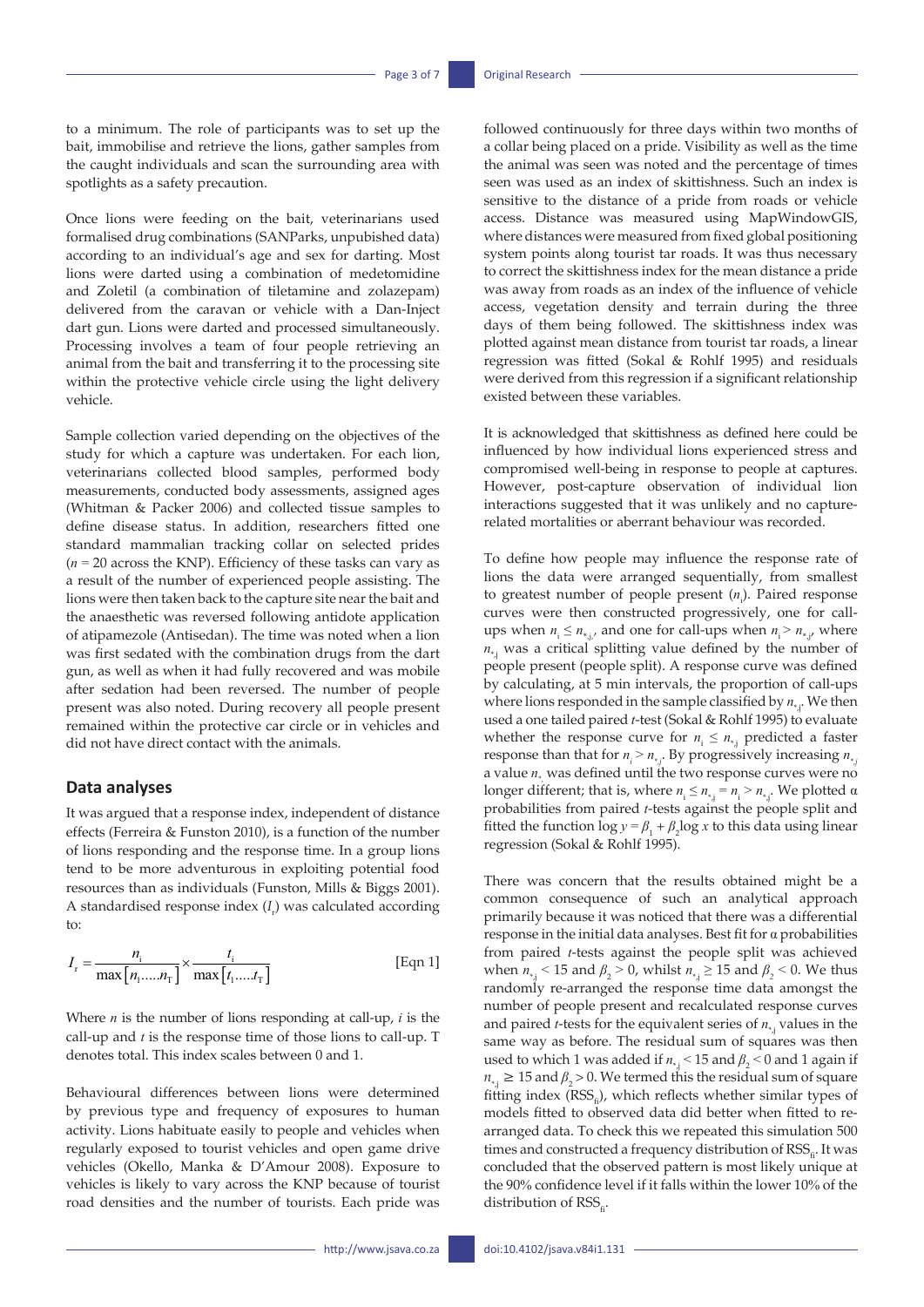To evaluate the second study question, the average time that lions were immobilised at each capture was used as an index of processing time  $(t_p)$  to collect samples. It was anticipated that the more lions captured, the longer the processing time would be. We thus fitted a multivariate linear regression model that included the number of lions captured at occasion *i* ( $L_i$ ) as well as the number of people present ( $n_i$ ) (Sokal & Rohlf 1995). The *t*-statistics for the coefficients estimated for  $\frac{2}{5}$   $\frac{1}{2}$   $\frac{2}{1}$ each variable were used to evaluate the relative ability of a variable to explain the variance we noted in processing time. **Lion**<br>Pt<br>Bion

0.3

0.3

### **Ethical considerations**

All protocols to ensure the safety of the people involved at the captures was undertaken by the Veterinary Wildlife Services of South African National Parks (SANParks). The welfare and safety of the animals during capture events were also the responsibility of the Veterinary Wildlife Services (standard operating procedures for the capture, transportation and maintenance in holding facilities of wildlife).

Captures were undertaken by staff members, researchers, employed affiliates of the project and some observers. Safety procedures were discussed prior to all capture events by a Veterinary Wildlife Services employee. All researchers, employed affiliates and observers completed and submitted official indemnity forms.

Only personnel affiliated with or approved by SANParks 0.6 participated in data collection. Once collected, the data remained with the researchers and the employed affiliates. 0.4

# **Results**

The time until lions appeared at a call-up station varied from 2 min to 108 min, with between 1 and 13 lions arriving. There were between 1 and 33 people, and between 1 and 9 motorised and non-motorised vehicles at call-up stations. On average, more lions  $(t_{27} = 2.19, p = 0.04)$  appeared in the south after a call-up started  $(5.41 \pm 3.71; n = 17)$  than in the north  $(3.11 \pm 2.38; n = 19)$ , but they did so in relatively similar times (south: 36.11 min ± 33.80 min, *n* = 17; north: 27.05 min ± 0.4 19.33 min,  $n = 19$ ;  $t_{27} = 0.93$ ,  $p = 0.36$ ).  $\frac{1}{2}$ 

Exploratory analyses suggested that vehicles were not a  $\frac{1}{1}$  factor. Response indices were bimodal in relation to the number of people at a call-up station (Figure 1). When the northern and southern sites were considered separately we 0 noted differences. The response index was  $0.12 \pm 0.09$  (mean  $\overline{0.5}$  $\pm$  s.d.,  $n = 16$ ) in the south, which was significantly higher than the  $0.05 \pm 0.05$  (*n* = 19) noted in the north of the park ( $t_{34}$  = 2.44,  $p = 0.02$ ). It was concluded that a better lion response could be expected when the number of people present at a call-up is smaller than  $n_*$  predicted at  $\alpha = 0.05$ .

The time that lions were visible during three continuous days of observation shortly after initial capture was significantly 0 influenced by the distance they were away from tourist tar  $\begin{array}{cccc} -0.2 & -0.1 & 0 & 0.1 & 0.2 & 0.3 \\ \text{c} & -0.1 & 0 & 0.1 & 0.2 & 0.3 \\ \end{array}$ roads, both in southern ( $t_s$  = 7.36,  $p$  < 0.01) and northern KNP  $(t<sub>8</sub> = 4.11, p < 0.01)$ , as shown in Figure 2. When the effect of distance was removed by calculating residuals, the negative



KNP; Kruger National Park.

**FIGURE 1:** Lion response index in relation to the number of people present at a call-up site.



**FIGURE 2:** The effect of distance on amount of time that lions were observed during three days shortly after capture (a) and (b). The effect of lion skittishness on the chance that lions will respond to a call-up (c) and (d).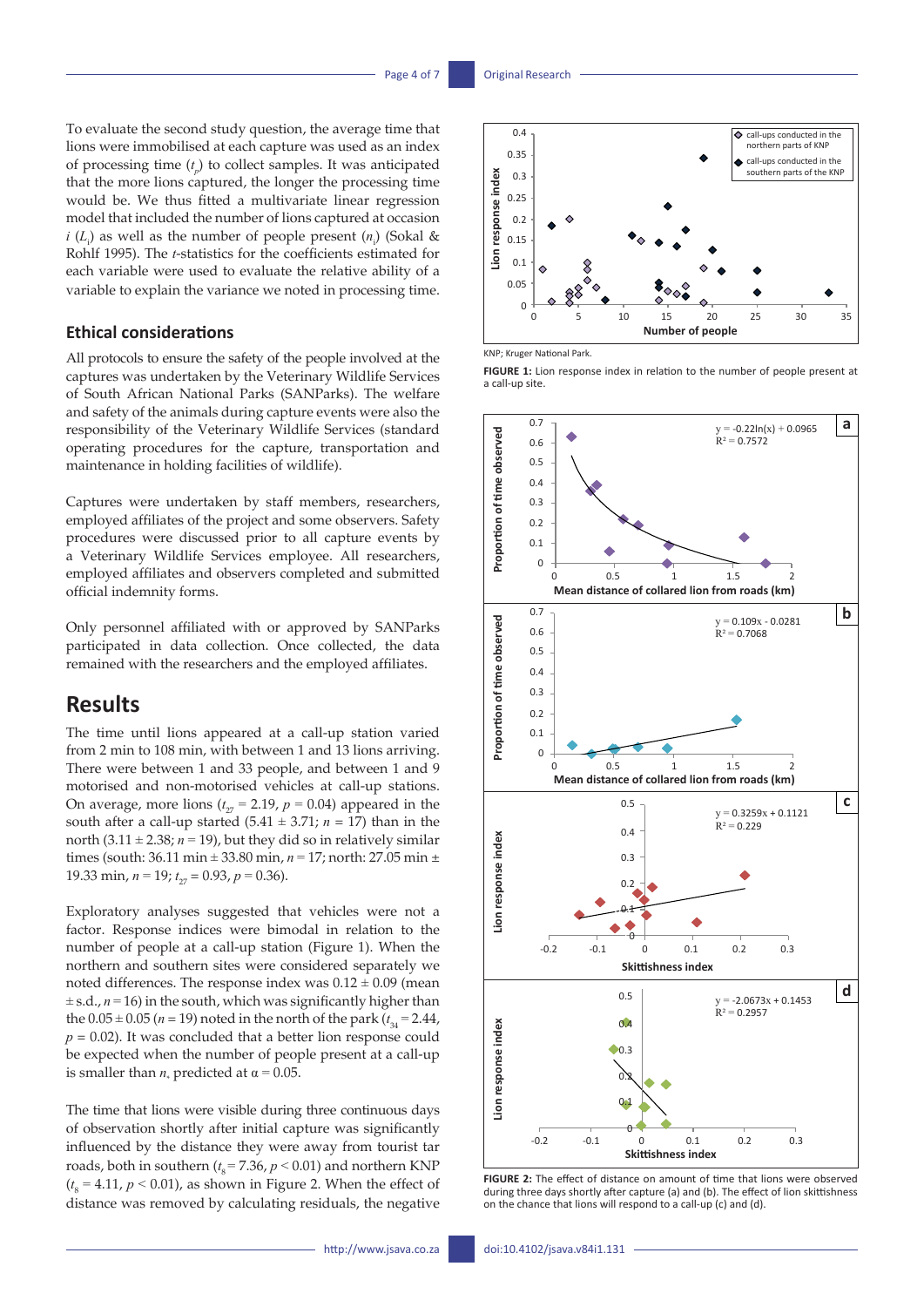of which reflects skittishness, lion response rates were only weakly associated with skittishness in both the southern  $(t<sub>8</sub> = 1.54, p = 0.16)$  and the northern  $(t<sub>8</sub> = 1.72, p = 0.13)$  parts of the KNP. In the south, lions responded better when the skittishness index increased, whilst the opposite was noted in the north.

Paired *t*-test probabilities for paired lion response curves to the number of people split at a series of  $n_{*j}$  values predicted that for fewer than nine people the response of lions was quicker than if there were more people (Figure 3a). However, it also predicted that when 14 or more people were present the response of lions was also quicker. This pattern was relatively unique as only 8.7% of the simulated  $RSS<sub>c</sub>$  values were smaller than those that were noted for the observed data in this study (Figure 3b). In this case, all call-ups had lions responding within 60 min if fewer than nine people were present  $(n = 14)$ . Conversely, after 110 min 93% of call-



C, The solid line represent the response curve when there were equal to or fewer than nine people at the capture site. The broken line is the paired response curve when there were more than nine people at a capture site.

**FIGURE 3:** The responses of lions in relation to the number of people present at a call-up site during lion captures in the Kruger National Park in 2010**.** Paired *t*-tests between a response curve for fewer than a specified number of people and the paired response curve for more people than the same specified number of people (people split) (a); Simulation results illustrating the residual sum of squares fitting index (Red column) of the observed relationships between the probabilities of paired *t*-tests and people split in relation to the distribution derived from 500 simulations of random responses (b); Response curves at the optimised people split (9) (c).

ups had lions responding when nine or more people were present  $(n = 21)$  (Figure 3c).

We could only weakly explain processing time with a multivariate model including the number of lions and the number of people  $(t_p = 1.18 \t n_i + 4.11 \t L_i + 47.67, R^2 = 0.21,$  $F_{2,23}$  = 3.12, *p* = 0.06). Most of the variance that could be explained was associated with the number of lions captured  $(t_{23} = 2.02, p = 0.05)$ , rather than with the number of people present ( $t_{23}$  = 1.34,  $p$  = 0.19). The average number of people present at captures differed significantly  $(t_{35} = 3.73, p \le 0.01)$ , with the number in the south  $(16.88 \pm 7.02, n = 17)$  being nearly double that in the north  $(8.74 \pm 6.04, n = 19)$ . Processing time was different between the northern and the southern sites  $(t_{26} = 5.77, p < 0.01)$ , with processing taking longer in the south (108.93 min  $\pm$  22.00 min,  $n = 60$ ) than in the north (62.67 min ± 34.35 min, *n* = 21).

# **Discussion**

Capturing large carnivores presents challenges (Linnell et al. 1997), some of which can be controlled by capture teams. It was noted in this study that the number of people present affects lion responses to a call-up at a capture site, but not the time it took to extract samples and data from immobilised lions. Some anomalies were also noted. Response indices that accommodated response times as well as the number of lions responding was higher in the southern parts of the KNP than noted for the northern KNP. The number of people present at capture sites was, however, significantly greater in the south compared with the north.

A primary concern is that the assumption of negligible influences of landscape features (Ferreira & Funston 2010) and intra- as well as interspecific competition (Owen-Smith & Mills 2008) on lion response were not fully accounted for. Of the 36 incidences of captures included in this study, only 5 involved cases of no confirmed lion sightings before the call-up site was selected. All of these were in the northern part of the park and non-responses were recorded in only two of these cases. The distance capacity of the call-up station is 4.5 km. Although wind and landscape were not accounted for in the analysis, we are confident that the variable response rates associated with the distance of the lions from a capture site at the start of a call-up (Ferreira & Funston 2010) had a negligible influence on the results. Influences of other species responding to call-ups, specifically spotted hyaenas (*Crocuta crocuta*) (Graf *et al.* 2009), was not formally assessed in this or other studies.

Intraspecific effects, namely response rates when other lions have already responded, is also anticipated to be negligible although it was noted previously that prides with cubs responded differently from those without cubs (Ferreira & Funston 2010). The approach of identifying lion sightings without cub information and focusing on prides when setting up call-up stations most likely negated this potential confounding factor.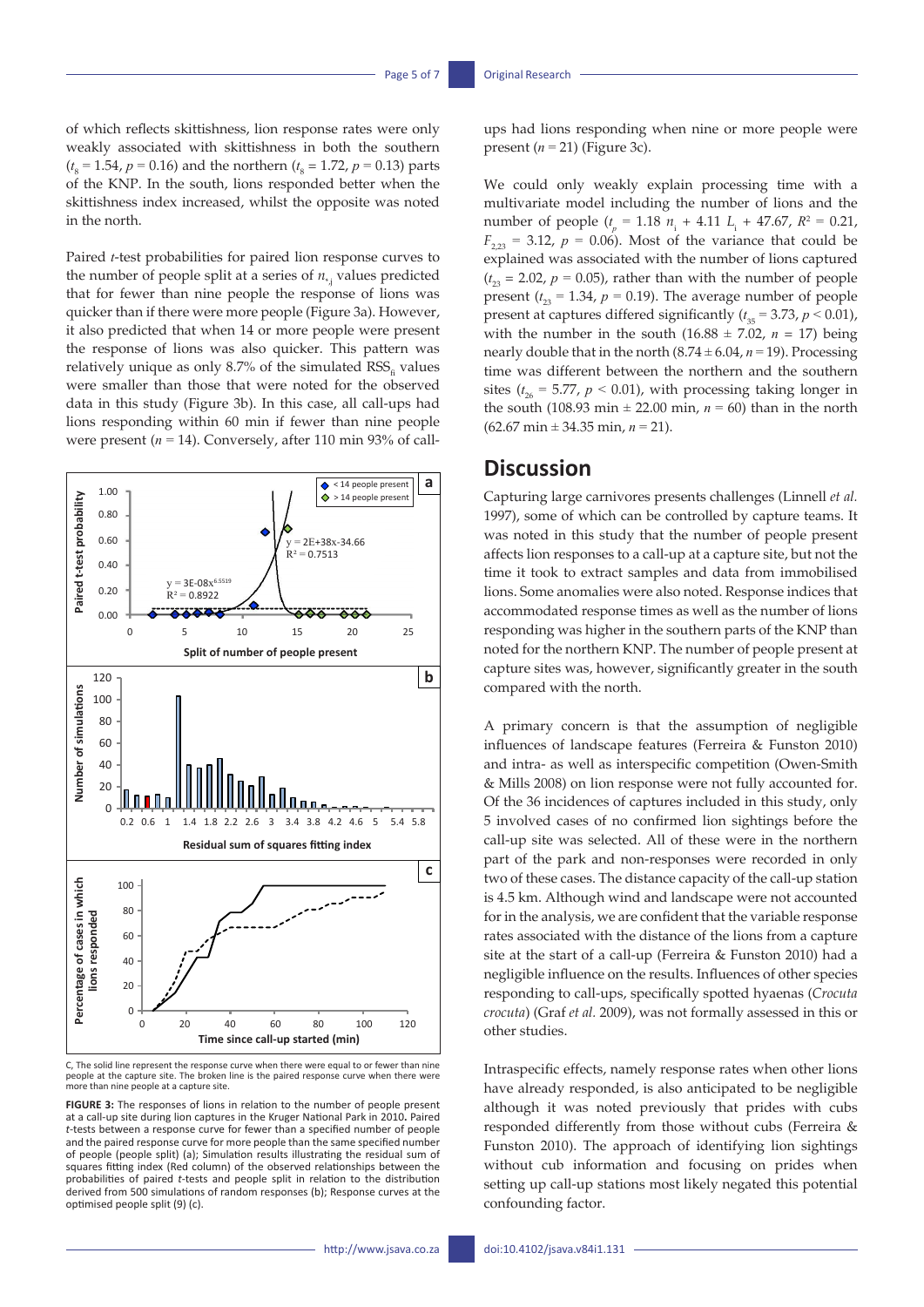Lions can be skittish and reluctant to respond to distress calls of prey for other reasons than those already noted. Most noteworthy would be experiences with humans, which may have been either non-detrimental (e.g. ecotourism experiences [Okello *et al.* 2008]) or harmful (e.g. conflict with humans, usually associated with livestock raiding [Inskip & Zimmermann 2009]). It was noted that weak relationships between lion response indices and indices of skittishness were present. These, however, were different between the northern (decreased response index with increased skittishness index) and the southern areas (increased response index with increased skittishness index). The northern part of the KNP has far fewer tourists visiting the park than the southern KNP (Kruger & Saayman 2010). In addition, human–lion conflict is almost solely restricted to the north-western boundary of the KNP. Lions most likely do not associate vehicles with danger related to humans, particularly when these involve lion friendly activities such as ecotourism (Okello *et al.* 2008). The reality is that although lions in the northern KNP may have different histories of experiences with humans than those in the southern KNP, skittishness may not be a confounding factor, simply because relationships were weak at best.

A final confounding factor is associated with lion densities and, perhaps, social structure. In the south, lions live at densities ranging from 6.9 *n*.100 km–2 to 14.9 *n*.100 km–2 compared with 4.1  $n.100 \text{ km}^{-2}$  to 9.7  $n. 100 \text{ km}^{-2}$  in the north (Ferreira & Funston 2010). More lions responded per call-up in the southern parts of the KNP than in the northern KNP. The number of lions responding per call-up in the south was  $\sim$  70% higher than in the north; densities are  $\sim$  60% higher in the south than in the north. Responses per group thus reflect population densities to such an extent that densities do not impose a confounding factor on how lions responded to callups in this study.

It should be noted that the time it took for lions to appear at a call-up had a similar statistical distribution in the northern and southern KNP. The response indices may thus be confounded by factors influencing individual lions' responses, leading to the non-relationship noted between the response index and the number of people.

Data were pooled because response times were statistically similar in the northern and southern parts. When response curves were constructed by calculating, at five-minute intervals, the proportion of call-ups where lions responded in a sample of call-ups arranged from lowest to highest number of people present, the analyses revealed key splits in response curves when fewer than 10 people were present. One assumption is that the actual visibility of more people and vehicles could cause lions to be more tentative towards going to the bait. Lions appeared consistently faster at call-up stations with fewer than 10 people present than where there were more people. It was also noted that when more than 14 people were present lions' response times were faster.

The reason for this can be only speculative. It has already been pointed out that lions most likely do not associate danger from humans with humans in vehicles. There may, however, be an introduced element unrelated to skittishness associated with habituation to vehicles (Okello *et al.* 2008) or previous experience with humans (Inskip & Zimmermann 2009). Harmful experiences such as hunting or torment through human–wildlife conflict may lead to lions avoiding voices of people, but in cases when lions have killed and eaten humans, they may respond inquisitively to human voices. It is unlikely that lions, specifically in the southern KNP, are habituated to people as a result of their humaneating habits because incidences in the KNP are extremely low (~ 21 in 40 years, SANParks, unpublished data) compared with other places in Africa (Packer *et al.* 2005). Instead, it is proposed that lions are inquisitive and, when presented with novel or neutral elements in their environment in addition to the prey response induced by the call-up procedure, are likely to investigate. A large fraction of the relatively quick lion responses noted when there were a large number of people present was in the southern KNP, the most likely area for lions not to have experienced any regular detrimental interactions with humans.

These results suggest that the number of people present at a capture site influenced the rate at which lions responded. This effect, however, is not evident when considering the time needed for collecting samples and data from individual lions that were successfully captured and immobilised. In fact, in the south sampling and data collection time was longer when many people were present, but more lions were also caught per capture occasion. Processing time was associated with the number of lions caught rather than the number of people present, primarily because of expertise required for certain procedures and constraints associated with limited availability of specialised equipment.

# **Conclusion**

The results illustrate that, (1) the number of people present at a capture site influenced lion response rates, but (2) that the number of people at a sampling site did not influence the time it took to extract samples and collect data from individual lions. This suggests that for research that requires the capture of large carnivores such as lions, researchers can achieve efficient capture and data collection and processing by separating capture sites from sites where samples and data are collected from immobilised individuals. It is suggested that the minimum number of people at a capture site is preferable. A maximum of nine people at a capture occasion, however, will optimise lion capture success and processing efficiency.

# **Acknowledgements**

We would like to thank the Ajubatus Foundation for providing financial and logistical support. We are grateful to the Veterinary Wildlife Services of SANParks for assistance with capturing and logistical arrangements.